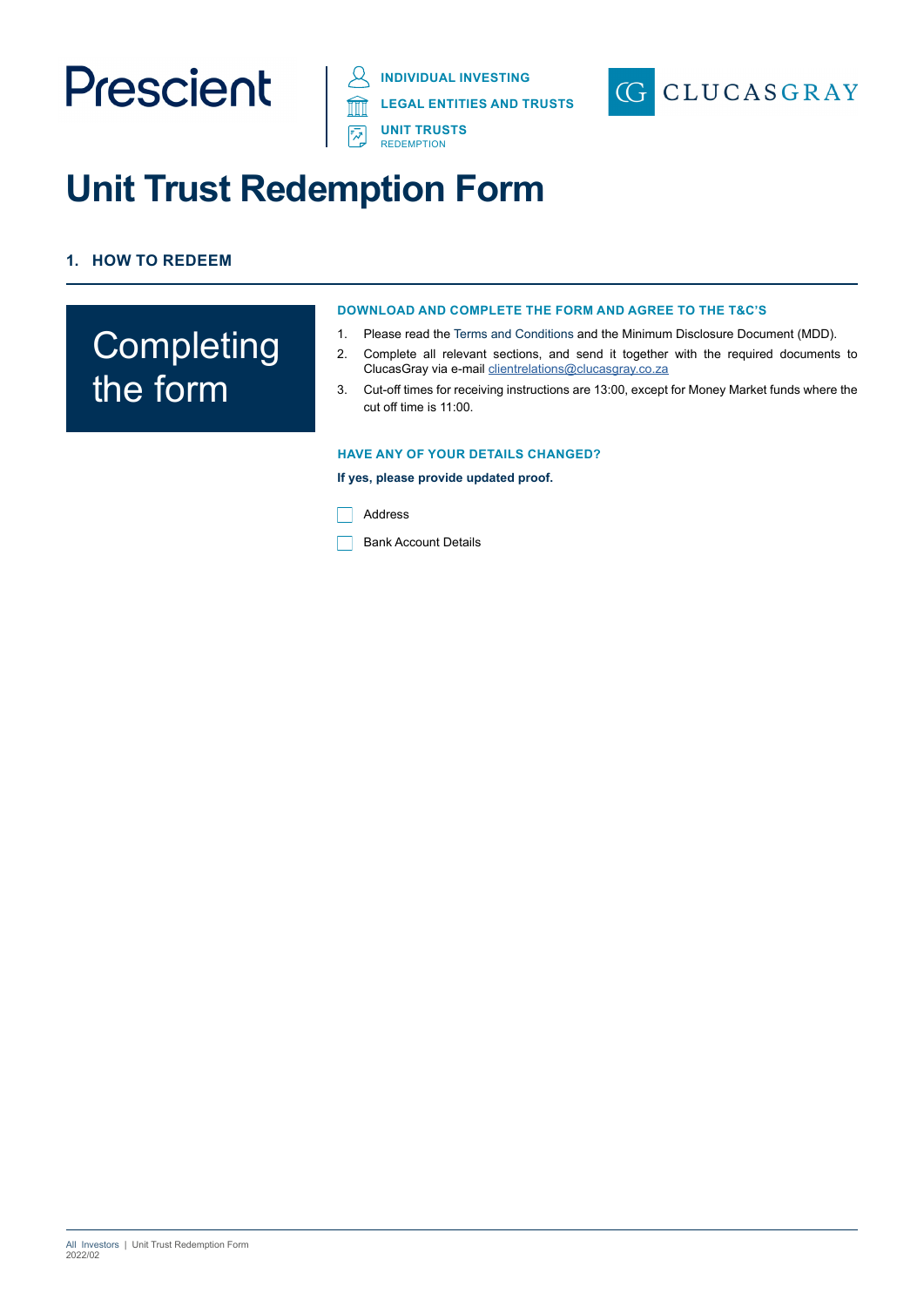

**LEGAL ENTITIES AND TRUSTS**



### **Unit Trust Redemption Application Form**

**E**<sub>对</sub> UNIT TRUSTS REDEMPTION

#### **2. INVESTOR DETAILS**

| <b>Client Number</b>                      |  |
|-------------------------------------------|--|
|                                           |  |
| Names / Entity Name / Co. Registered Name |  |
| ID or Registered Number                   |  |

#### **3. REDEMPTION OF UNIT TRUST FUNDS**

**Please select the appropriate fund/s from which you would like to redeem units, a percentage of units or a rand value.**

| <b>From Unit Trust Fund Name</b> | <b>Rand Value</b><br><b>Number of Units</b><br>of Units | % of Units   | <b>Cancel Debit</b><br>Order |            |           |
|----------------------------------|---------------------------------------------------------|--------------|------------------------------|------------|-----------|
|                                  |                                                         |              |                              | <b>Yes</b> | <b>No</b> |
|                                  |                                                         | $\mathsf{R}$ | %                            |            |           |
|                                  |                                                         | R            | $\%$                         |            |           |
|                                  |                                                         | $\mathsf{R}$ | $\%$                         |            |           |
|                                  |                                                         | R            | $\frac{0}{0}$                |            |           |
|                                  |                                                         | $\mathsf{R}$ | %                            |            |           |

#### **4. BANKING DETAILS OF INVESTOR (IF CHANGED)**

| <b>Name of Account Holder</b> |  |
|-------------------------------|--|
| <b>Bank</b>                   |  |
| <b>Branch Name</b>            |  |
| <b>Branch Code</b>            |  |
| <b>Account Number</b>         |  |
| <b>Account Type</b>           |  |

- Please provide Prescient with Proof of Bank Account Details
- The account holder must have a South African bank account.
- Debit orders and electronic collections will be deducted from this account.
- The onus is on the investor to inform Prescient of any changes to the bank account details.
- No payments will be made into third party bank accounts or credit cards. (i.e. payments will only be made to the bank account in the name of the registered investor).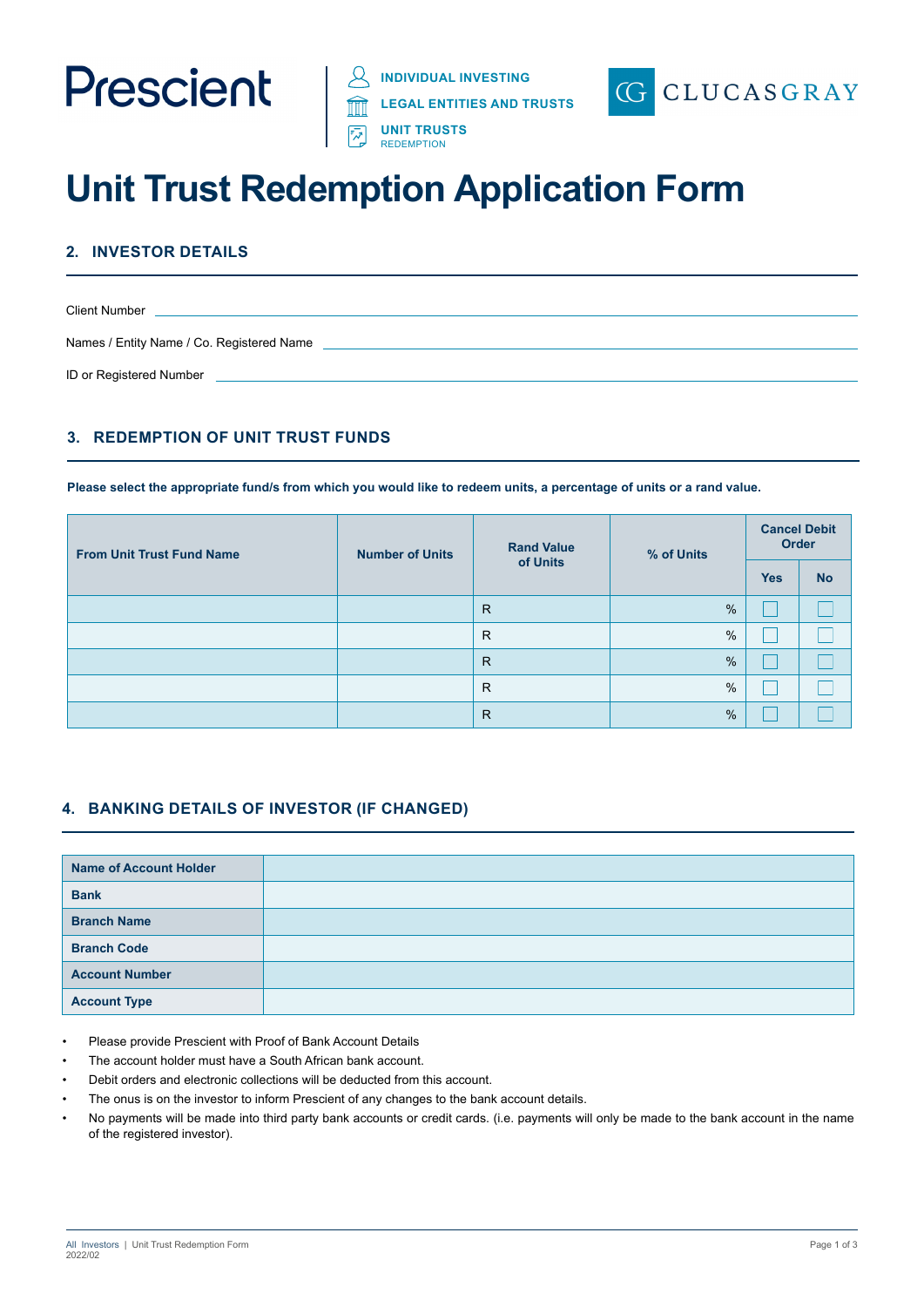

**INDIVIDUAL INVESTING**

**LEGAL ENTITIES AND TRUSTS**

**UNIT TRUSTS REDEMPTION** 



#### **5. AUTHORISATION AND DECLARATION**

- 1. I hereby give notice in terms of the trust deed of my application to sell the relevant units and in consideration of the purchase price to be paid to me for the said units, hereby cede, assign and transfer my rights, title and interest in and to the said units to you and acknowledge that I have no further interest therein.
- 2. I warrant that the information contained herein is true and correct and that where this application is signed in a representative capacity, I have the necessary authority to do so and that this transaction is within my power.
- 3. I authorise Prescient to deduct any debit orders, electronic collections, any applicable taxes and also to pay all fees. If the additional annual advisor fees are insufficient to pay the Financial Advisor (FSP) from one portfolio, Prescient will sell units proportionately from the portfolios and pay the amounts to the advisor monthly. Permissible deductions from the portfolio include management fees, performance fees, bank charges, trustee/custodian fees, audit fees, securities transfer tax and brokerage.
- 4. I acknowledge that the responsibility in ensuring my instruction has been received and actioned by Prescient lies with me.
- 5. I acknowledge that Prescient will not be liable for any damages or loss of whatsoever nature arising out of Prescient's failure to action my instruction due to any occurrences beyond the control of Prescient, nor will Prescient be liable for any loss incurred due to incorrect information being supplied by my or by me sending completed documentation to the incorrect mailbox.
- 6. I acknowledge the transaction cut off times set out herein and agree to comply with such cut off times.
- 7. I confirm that I have received, noted and understood the following information:
	- a. the Minimum Disclosure Document
	- b. investment objectives and risk factors
	- c. the calculation of the Net Asset Value (NAV), dealing prices and distribution of income accruals
	- d. any additional information necessary to enable the investor to make an informed decision,
- 8. I consider myself or the entity to be, or to be associated with a Domestic Prominent Influential Person or a Foreign Prominent Public **Official**

| Yes $\Box$                      | $No \Box$ |  |
|---------------------------------|-----------|--|
|                                 |           |  |
| If Yes, please provide details: |           |  |

#### **Please note: It is the client's responsibility to disclose to Prescient should this status change**

| Signed at                   | Date                                                                                                                            |
|-----------------------------|---------------------------------------------------------------------------------------------------------------------------------|
| Full name of signatory      | Capacity<br><u> 1980 - Jan Samuel Barbara, martin a shekara 1980 - An tsara 1980 - An tsara 1980 - An tsara 1980 - An tsara</u> |
| <b>Authorised Signatory</b> | <b>Authorised Signatory</b>                                                                                                     |

#### **THANK YOU**

You have completed this application form. Please collate all your required FICA documentation to include in your submission.